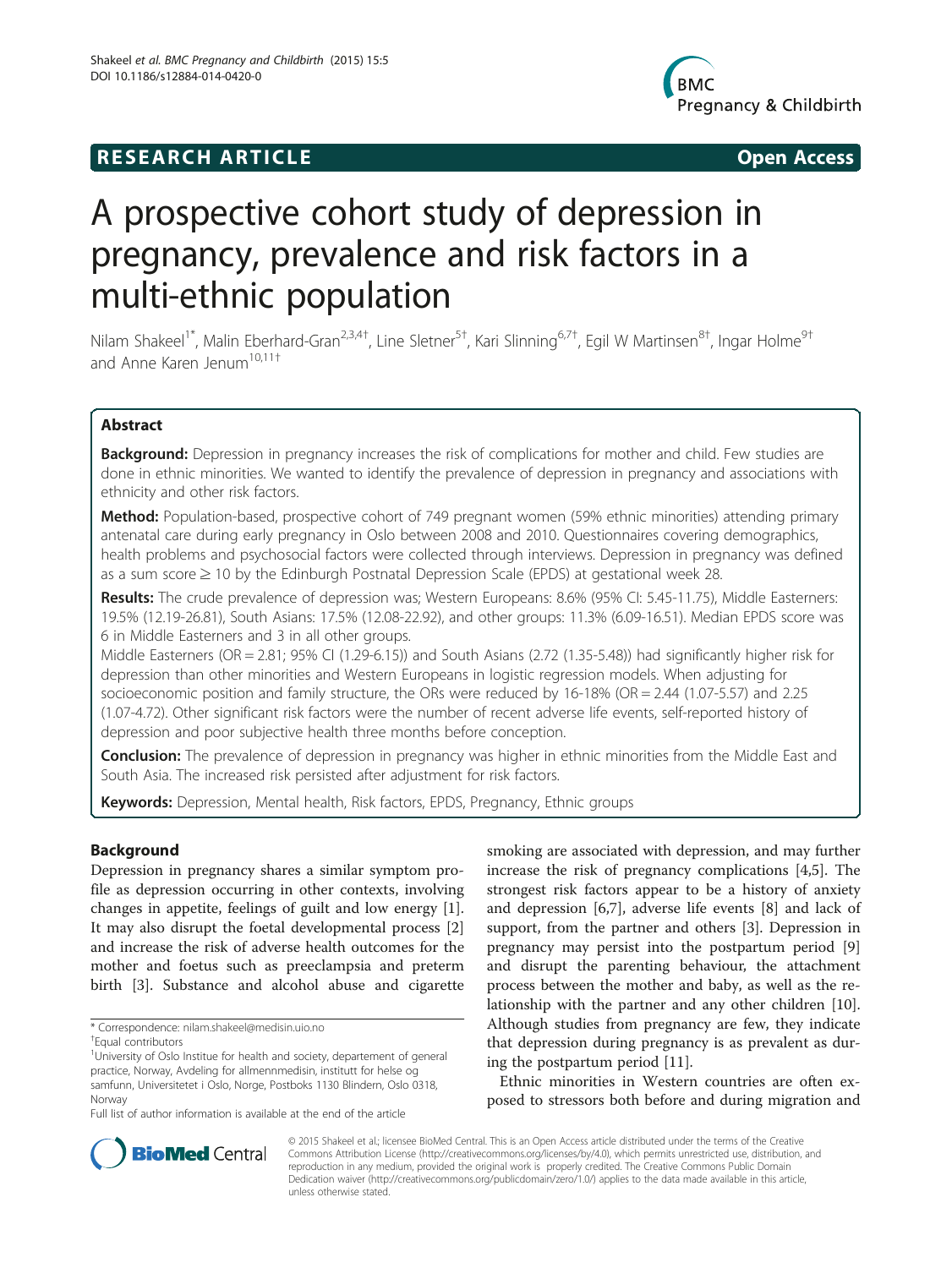after resettlement, such as lack of social integration, language problems, exposure to racism, unhealthy nutrition and poor housing conditions. These factors may adversely affect their mental health [\[12,13](#page-9-0)], placing ethnic minorities at higher risk for the development of postpartum depression [\[14\]](#page-9-0). Another aspect is the potential tension that immigrants from some countries with cultures more dominated by collective values may experience when exposed to the more individualistic Western societies. When there is a congruency between own preferences and those in the area of residence, living in neighbourhoods with many others from the same culture may be protective compared to living relatively alone in an affluent districts [[15,16](#page-9-0)]. However, for an immigrant who does not share the collective values of his or her group, living among more traditionally oriented family members or neighbours may represent an extra burden due to social control mechanisms. Further, the care of women during pregnancy and postpartum differ in Europe compared to Asia and Africa [\[17](#page-9-0)]. Not living close to their extended family, and not having access to the type of care they are used to in their home countries can be distressing and negatively affect their mental health. However, little is known about depressive symptoms and risk factors for depression in pregnancy for ethnic minority groups living in Western societies [\[18-24](#page-9-0)].

Hence, the primary aim of this study was to determine the prevalence of depression in pregnancy and its associations with ethnicity and other risk factors. In addition, for immigrant groups we aimed to assess the importance of factors related to the level of social integration into the Norwegian mainstream society.

## Methods

#### Design, study population and setting

This study is part of the STORK Groruddalen Research Program, with the primary goal to reduce short and long-term health risks for mothers and offspring by initiating knowledge-based and culturally-sensitive interventions among pregnant women and their families. Data are drawn from a population-based, prospective cohort of 823 healthy pregnant women attending the Child Health Clinics (CHC) for antenatal care in three administrative districts in Groruddalen, Oslo, covering a population of 82 500, between 2008 and 2010 [\[25\]](#page-9-0). Groruddalen was chosen as it covers affluent as well as more deprived residential areas, has a population with a diverse socioeconomic status and a high proportion of ethnic minorities. The majority (75-85%) of pregnant women residing in this area attend the CHC for antenatal care [\[25\]](#page-9-0). Antenatal care of normal pregnancies in Norway is carried out in primary care, either at the public CHC alone, in combination with the general practitioner (GP), or by the GP alone. All information material and questionnaires were

translated to Arabic, English, Sorani, Somali, Tamil, Turkish, Urdu and Vietnamese and quality controlled by bilingual health professionals. The participation rate was 74% (range 64-83% among ethnic groups), and the participating women were found representative of all pregnant women attending the CHCs [\[25,26](#page-9-0)]. Women were eligible if they: 1) lived in the study districts; 2) planned to give birth at one of two study hospitals; 3) were at <20 weeks of gestation at inclusion; 4) could communicate in Norwegian or any of the other eight specified languages; and 5) were able to give written consent.

Women with diseases necessitating intensive hospital follow-up during pregnancy were excluded. Data were collected at study inclusion (mean gestational week (GW): 15.1 (SD: 3.4)), at GW 28 (mean GW: 28.3 (1.3)) and in the postpartum period (mean number of weeks postpartum: 14.3. (2.8)). The STORK Groruddalen project has been described in detail previously [[25](#page-9-0),[26](#page-9-0)]. In short, questionnaire data covering demographics, health issues and psychosocial factors were collected through interviews by midwives at all three visits, assisted by professional translators when needed. Staff members were certified after extensive training to ensure standardized data collection procedures.

The study was approved by The Regional Ethics Committee South-East and the Norwegian Data Inspectorate, (reference number: 2007.894). All participants gave their written informed consent prior to their inclusion in the study.

#### Primary outcome variable – depression in pregnancy

We used The Edinburgh Postnatal Depression Scale (EPDS) [\[27](#page-9-0)], a 10-item, self-rating scale, originally designed to identify women at risk for postpartum depression, but also later used for depression in pregnancy [[28,29\]](#page-9-0). The EPDS has previously been thoroughly validated for use in postnatal, non-postnatal [[30](#page-9-0)] as well as in pregnant women [[31-34](#page-9-0)]. This measure is now the most frequently used screening instrument in epidemiological studies related to depression in pregnancy and postpartum [[35](#page-9-0)]. The EPDS sum score ranges from 0 to 30 points, with higher score indicating more symptoms. This instrument has been found to have good sensitivity and specificity when tested against other assessment methods [\[36](#page-9-0)]. High test-retest reliability (0.81) has also been demonstrated in other pregnant populations [\[31](#page-9-0)]. The EPDS has previously been used for pregnant women in numerous Norwegian studies [[11](#page-9-0),[37](#page-10-0)-[45\]](#page-10-0).

We used the validated Norwegian translation, which has satisfactory psychometric properties among postnatal Norwegian women, with satisfactory measures of reliability, including a Cronbach's alpha of 0.81 and a test-retest correlation of 0.74 [\[36,](#page-9-0)[46](#page-10-0)], and the official translations of seven other languages (Arabic, English, Somali, Tamil,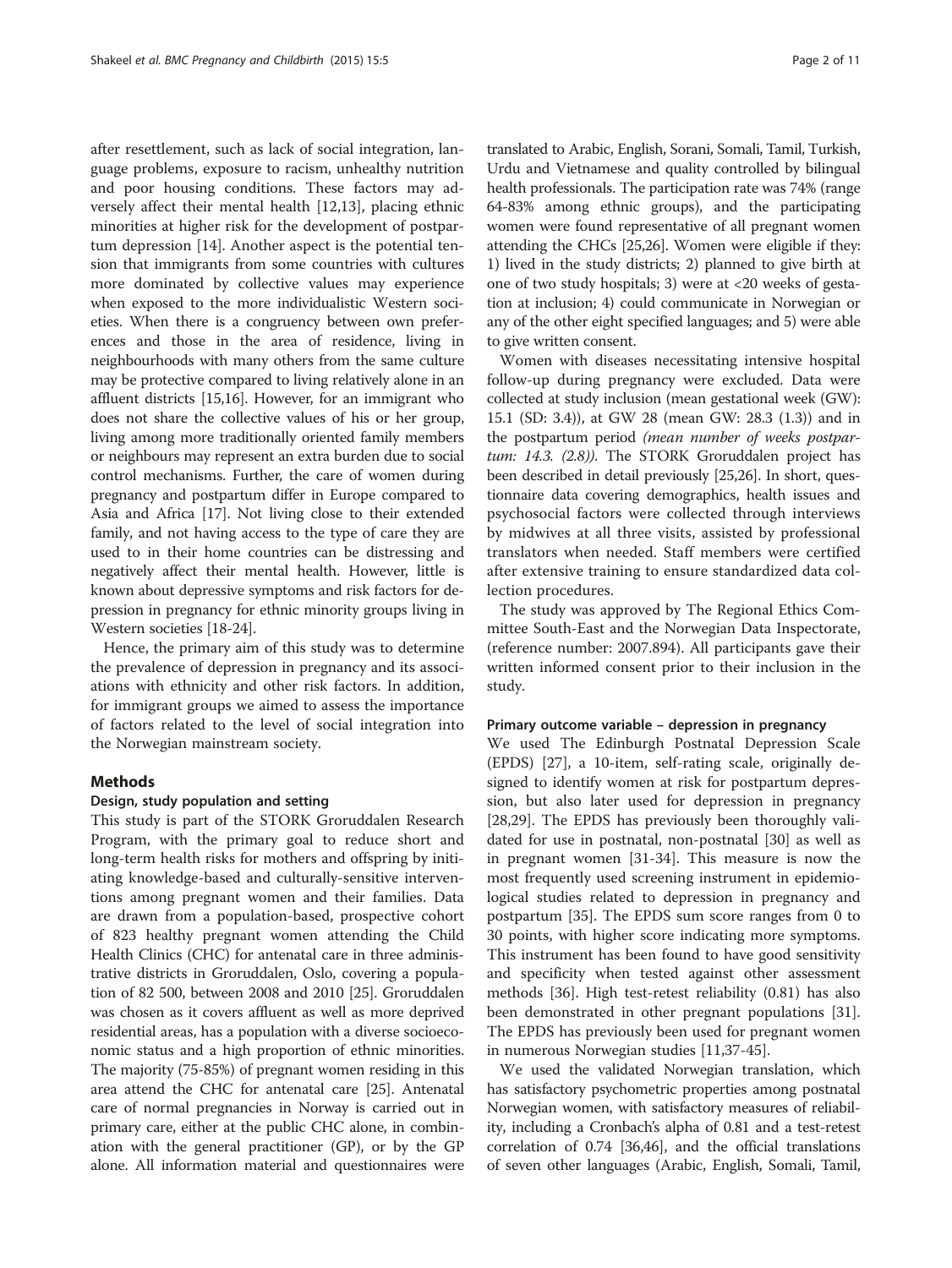Turkish, Urdu and Vietnamese) at the visit in GW 28 [[27](#page-9-0)[,47](#page-10-0)]. The Sorani version was translated by the City Services Department, The Interpreting Service in Oslo, and quality-checked for clarity and content validity by bilingual health professionals. In accordance with most epidemiological studies, we used the proportion scoring above a cut-off EPDS score ≥10 as a proxy measure for depression [[48](#page-10-0)], both when referring to the prevalence data and in the subsequent logistic regression analyses. We also performed supplementary sensitivity analyses based upon an EPDS total score  $\geq$  12.

## Exposure variables

## **Ethnicity**

Ethnicity was considered as our main exposure variable, and was defined according to each participant's country of birth or the participant's mother's country of birth if the participant's mother was born outside of Europe or North America [\[26](#page-9-0)]. The Western European group comprised participants born in Norway (93%), Sweden, Denmark, other Western European countries and North America. Women with origin from Eastern Europe, Africa, Asia, South - and Central America are referred to as ethnic minorities, further categorized as Middle Easterners (mainly from Iraq, Iran and Turkey), South Asians (mainly from Pakistan and Sri Lanka), and others (from Eastern Europe, Africa South of Sahara, East Asia and South and Central America) [\[26\]](#page-9-0).

#### Adverse life events

Seven questions assessed stressful life events: 1) serious illness or injury (self),  $2$ ) serious illness or injury of close family member, 3) death of close family members, 4) divorce or separation from a long-term relationship, 5) unemployment or serious problems finding a job, 6) major concerns for children and 7) any other major event not already covered, like serious financial problems, difficulties at work, serious conflict etc. Response options were "yes" or "no". Women reported adverse life events at inclusion, covering any event occurring during the past six months, and at GW 28, covering events after inclusion. First, the number of events for each time period was calculated, and then combined to a single variable to reflect the total number of events from six months prior to the study inclusion up to GW 28. This variable was recoded as 0-1 event (reference), 2 events or  $\geq$  3 events, driven by the distribution of data.

## Subjective health

At inclusion, women were asked to self-report their subjective health during the last three months before pregnancy. The response categories were "bad", "not that good", "good" and "very good" [[26](#page-9-0)], and responses were further dichotomized as "bad" or "good".

#### History of depression

We used the lifetime major depression scale based on the DSM-IV criteria to assess history of depression [\[49](#page-10-0)]. This scale consists of five questions concerning sadness, appetite changes, and lack of energy, self-blame and concentration problems, with the response categories "yes" or "no". Prior depression was defined as having had at least three simultaneously co-occurring symptoms with duration of at least two weeks. This information was collected at the postpartum visit, as it was recognized as an important risk factor for postpartum depression. Although the number of participants was somewhat lower at postpartum ( $N = 662$ ), this variable was included due to its relevance for the outcome.

#### Other variables

Age, GW at inclusion, parity, level of education and occupational status were regarded as possible cofactors/ confounding factors. Single parenthood (living without a partner) was treated as a potential risk factor (lack of emotional and practical support). Information about family structure (three generational households – living with own parents or parents-in-law) were also available. Maternal individual and household socioeconomic factors used in the analyses were maternal educational level, prepregnancy employment status, household crowding (persons per room) and housing tenure (owning vs. renting). We also explored factors related to the level of social integration for immigrant groups into the Norwegian mainstream society, here represented by variables reflecting language skills (three different questions), time of residency, social interaction with ethnic Norwegians and use of Norwegian media. Ethnic Norwegian participants were not asked these questions but were automatically given the highest value for these variables.

#### Study sample

From the total cohort of 823 women included in the study, 772 attended the follow-up at GW 28. 739 women had complete valid scores for all EPDS items at week 28. An additional 10 women had  $\leq$  3 missing items, for which mean values were imputed leaving a study sample of 749 women (Figure [1\)](#page-3-0).

#### Statistical methods

Descriptive statistics are provided as mean (SD), median (interquartile range; IQR) and frequency (%) as appropriate. To compare groups, chi-square tests were used for categorical data and T-tests or Mann-Whitney U for continuous variables as appropriate, depending on their distribution.

Most variables reflecting socioeconomic position (SEP) and level of integration are strongly correlated and interact with each other. However, they clearly represent different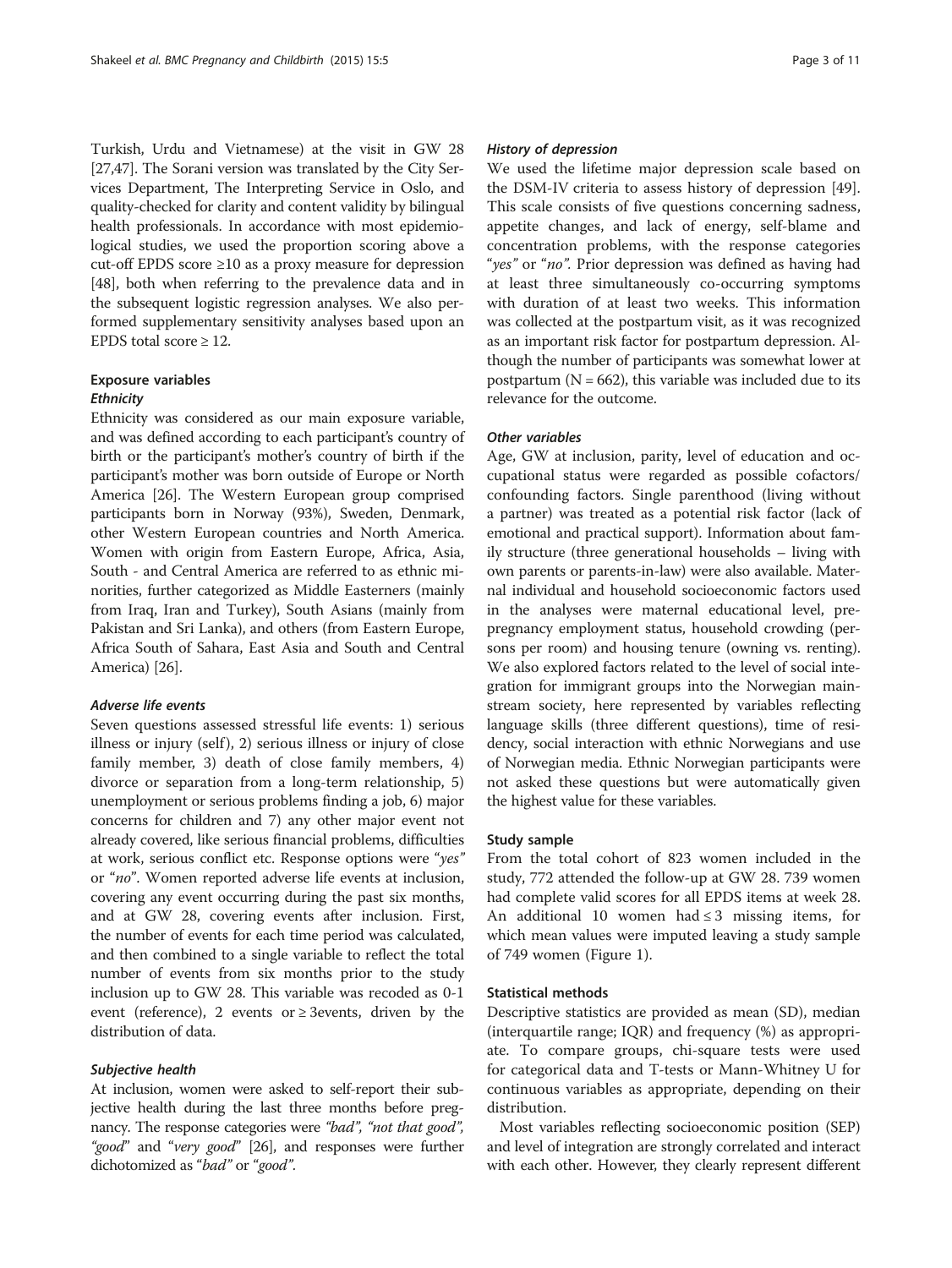<span id="page-3-0"></span>

dimensions of societal and contextual factors. We therefore aimed at reducing dimensionality by extracting the smallest number of components that accounted for most of the variation in the original multivariate data. To achieve this goal, all individual and household markers of maternal SEP and variables related to the level of integration were entered into a principal components analysis (PCA) [\[50](#page-10-0)]. Two components were extracted. The first component was highly correlated with the predefined markers of the level of integration and was skewed to the right, reflecting that the ethnic Norwegians all had high scores. The second component had high correlations with the predefined individual and household markers of SEP. This score was normally distributed. Maternal occupational class was equally correlated with both components. Single parenthood was not correlated with other markers of SEP or the level of integration and was therefore not included in the PCA. The PCA scores were further dichotomized, into the 40% with the lowest scores versus the 60% with highest scores for SEP and level of integration, as the score values may be difficult to interpret directly from the tables. We examined different cut-off values (20/ 80 and also three categories with different cut-off values), but found that the pragmatic 40/60 cut point had a sufficient number in the lowest category, and still carried important information. We used both the PCA scores and the individual components in the analyses.

Using univariate and multiple logistic regression analyses, a directed acyclic graph was drawn and an etiological approach was chosen to assess the association between the explanatory factors and depression in pregnancy. In a timeline, ethnic origin was considered as a point of departure, followed by SEP and then depression before pregnancy. Single parenthood, subjective health prior to pregnancy and the sum score of recent adverse life events were considered as risk factors, whereas age, parity and the pregnancy stage (gestational week at inclusion) were included as potential confounders. Level of social integration was considered as an intermediate factor. Our primary research question was whether depression was associated with ethnic origin. The second question was whether the level of social integration was associated with depression in ethnic minority women. To address these aims, univariate and multiple logistic regression analyses were performed with depression (EPDS score  $\geq 10$ ; yes/no) as the dependent variable. Two models were fitted to address the primary research question. Model 1 used ethnicity as the main independent (exposure) variable and the covariates included gestational week at inclusion, single parenthood, adverse life events, subjective health three months before pregnancy and a history of depression. In model 2, SEP and family structure were added to the model.

To answer the second research question, ethnicity was replaced by level of integration, as over-adjustment was expected when including a variable highly correlated with ethnicity and falling on the pathway between ethnicity and depression in pregnancy. After removal of ethnicity from Model 2, we first used the PCA variable for level of integration. Then we assessed different indicators of social integration in the total sample, and then restricted analyses to the ethnic minority group. We used all available individual items thought to reflect level of integration, plus family structure, thereafter including SEP in all models. The model with the PCA variable reflecting the overall level of integration instead of the individual items had the best fit (Model 3).

All models were tested for interactions, entering crossproduct terms one-by-one. The only significant interaction found was between ethnicity and age  $(p = 0.04)$ , and age was therefore excluded from the final models as it had negligible impact on the estimates. Lastly, a sensitivity analysis was performed (Model 1-2 repeated) using EPDS sum score ≥12, for Western versus ethnic minority women. In these analyses, all minority groups were merged due to low numbers in some groups.

The statistical significance level was set to  $p < 0.05$ . We report explained variance for the Models as Nagelkerke R-square  $(R^2)$ . The SPSS version 19 (IBM SPSS statistics, NY, USA) was used for all analyses.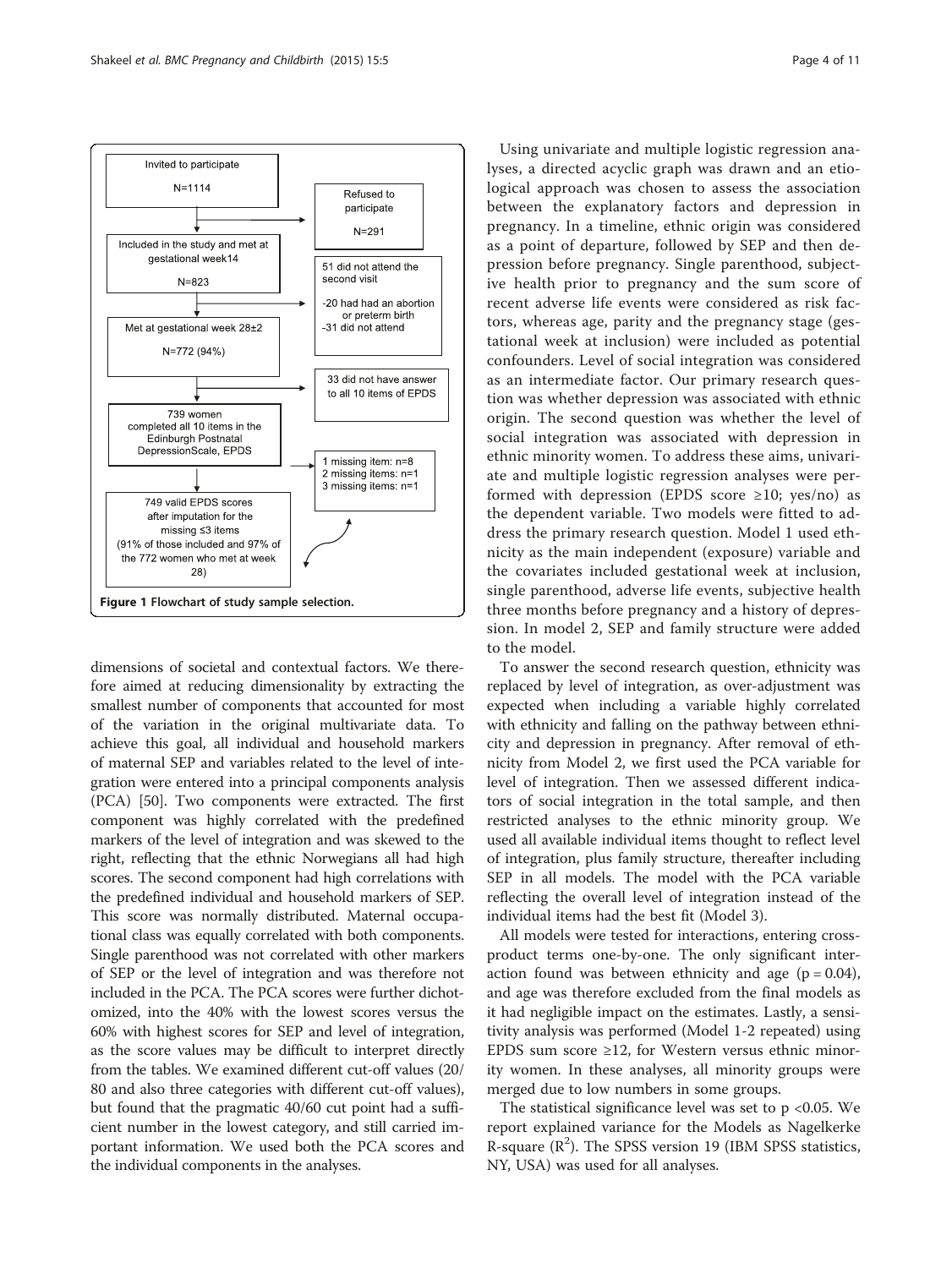#### Results

## Characteristics of study sample

Of the 749 women with valid EPDS data, 444 (59.3%) were ethnic minorities. Baseline socio-demographic characteristics according to ethnic group are presented in Table 1. The ethnic minority women were younger, had less education, and higher parity and unemployment compared to Western European women. Heterogeneity was found across ethnic minority subgroups. No significant baseline differences were found between participants and the 74 excluded women on the following variables: ethnicity, age, GW at inclusion, parity, single parenthood, employment status and education.

#### Prevalence of depression

A total of 97 women had an EPDS score ≥10, yielding a crude prevalence rate of 13.0% (95% CI: 10.59-15.41) for the whole study sample (Figure [2\)](#page-5-0), 8.6% (5.45-11.75) for Western European women and 16.0% (12.59-19.41) for the ethnic minority group  $(p = 0.003)$ . Women with Middle East ethnic origin had the highest prevalence of 19.5% (12.19-26.81), compared to 17.5% (12.08-22.92) among South Asians and 11.3% (6.09-16.51) in the group of other ethnic minorities (Eastern Europe, Africa South

of Sahara, East Asia, and South and Central America). Middle Eastern women also had the highest median EPDS score of 6 (IQR: 2; 9) compared with South Asians: median of 3 (IQR 1; 7.5), Western Europeans: median of 3 (IQR: 1; 5), and other ethnic minorities: median of 3 (IQR 1; 7).

In the total study population, 60 women had an EPDS score  $\geq$ 12 (8.0% (6.06-9.94), and the breakdown according to group was 4.6% (2.25-6.95) in Western Europeans versus 10.6% (7.56-13.24) in the merged ethnic minority group ( $p < 0.001$ ).

## Risk factors for depression in pregnancy

Among women with  $EPDS \ge 10$ , a total of 72.3 % had an ethnic minority background (Table [2\)](#page-5-0). A higher number of women with  $EPDS ≥ 10$  were unemployed, had a low SEP, reported single parenthood, more recent adverse life events and poor subjective health.

In the logistic regression analyses using EPDS ≥10 as the dependent variable (Models 1 and 2), women from the Middle East and South Asia had significantly higher ORs than Western European women (Table [3](#page-6-0)). Ethnic minority origin from the Middle East (OR 2.81; 95% CI: (1.29-6.15)) and South Asia (2.72; 95% CI: (1.35-5.48))

| Table 1 Baseline characteristics for Western and ethnic minority women |  |
|------------------------------------------------------------------------|--|
|------------------------------------------------------------------------|--|

|                                                                | Total $n = 749$ | <b>Western Europe</b><br>$n = 305$ | <b>Ethnic Minority</b><br>Group $n = 444$ | South Asia<br>$n = 189$ | <b>Middle East</b><br>$n = 113$ | Other<br><b>Minorities</b><br>$n = 142$<br>$n\frac{6}{6}$ |  |
|----------------------------------------------------------------|-----------------|------------------------------------|-------------------------------------------|-------------------------|---------------------------------|-----------------------------------------------------------|--|
|                                                                | n(%)            | n(%)                               | n(%)                                      | n(%)                    | n(%)                            |                                                           |  |
| Age, mean (SD)                                                 | 29.9 (4.84)     | 30.9 (4.50)                        | 29.2 (4.93)                               | 28.7 (4.46)             | 29.6 (5.46)                     | 29.4 (5.07)                                               |  |
| Week of inclusion, mean (SD)                                   | 15.1(3.39)      | 14.2(2.25)                         | 15.7 (3.87)                               | 15.6 (3.86)             | 15.1(3.27)                      | 16.2 (4.26)                                               |  |
| Nulliparous                                                    | 344 (45.9)      | 157 (51.5)                         | 187 (42.1)                                | 78 (41.3)               | 40 (35.4)                       | 69 (48.6)                                                 |  |
| Single parenthood                                              | 40(5.3)         | 13(4.3)                            | 27(6.1)                                   | 2(1.1)                  | 5(4.4)                          | 20(14.1)                                                  |  |
| Education                                                      |                 |                                    |                                           |                         |                                 |                                                           |  |
| <10 years of education                                         | 120(16.1)       | 9(3.0)                             | 111(25.2)                                 | 34 (18.1)               | 42 (37.5)                       | 35 (24.8)                                                 |  |
| 10-12 years                                                    | 295 (39.7)      | 95 (31.4)                          | 200 (45.4)                                | 93 (49.5)               | 51(45.5)                        | 56 (39.7)                                                 |  |
| 13-16 years                                                    | 229 (30.8)      | 126 (41.6)                         | 103 (23.4)                                | 48 (25.5)               | 16(14.3)                        | 39 (27.7)                                                 |  |
| university/college                                             | 100(13.5)       | 73 (24.1)                          | 27(6.1)                                   | 13(6.9)                 | 3(2.7)                          | 11(7.8)                                                   |  |
| Unemployed in pre-pregnancy                                    | 219 (29.5)      | 36 (11.9)                          | 183 (41.7)                                | 71 (38.0)               | 59 (52.2)                       | 53 (38.1)                                                 |  |
| Proportion with low score for socioeconomic position           | 294 (39.3)      | 61(20)                             | 233 (52.5)                                | 88 (46.6)               | 72 (63.7)                       | 73 (51.4)                                                 |  |
| Proportion with low score for social integration               | 300(40.1)       | 17(5.6)                            | 283 (63.7)                                | 122 (64.6)              | 73 (64.6)                       | 88 (62.0)                                                 |  |
| Self-reported adverse life events at inclusion <sup>2</sup>    |                 |                                    |                                           |                         |                                 |                                                           |  |
| $\geq$ 2 events                                                | 66 (9.1)        | 23(7.8)                            | 43 (10.0)                                 | 16(8.6)                 | 16(14.5)                        | 11(8.2)                                                   |  |
| Self-reported adverse life events after inclusion <sup>3</sup> |                 |                                    |                                           |                         |                                 |                                                           |  |
| $\geq$ 2 events                                                | 45(6.1)         | 16(5.4)                            | 29(6.5)                                   | 14(7.4)                 | 10(8.8)                         | 5(3.6)                                                    |  |
| Poor subjective health 3 months before pregnancy               | 77 (10.4)       | 17(5.6)                            | 60 (13.7)                                 | 30(16.0)                | 18 (16.2)                       | 12(8.7)                                                   |  |
| Previous history of depression <sup>3</sup>                    | 114 (18.2)      | 61(23.1)                           | 53 (14.6)                                 | 21(13.5)                | 15(16.5)                        | 17 (14.8)                                                 |  |

<sup>1</sup> Living without a partner.

<sup>2</sup>Past six months.

<sup>3</sup>Data collected postpartum.

Values are n (%) if not stated otherwise.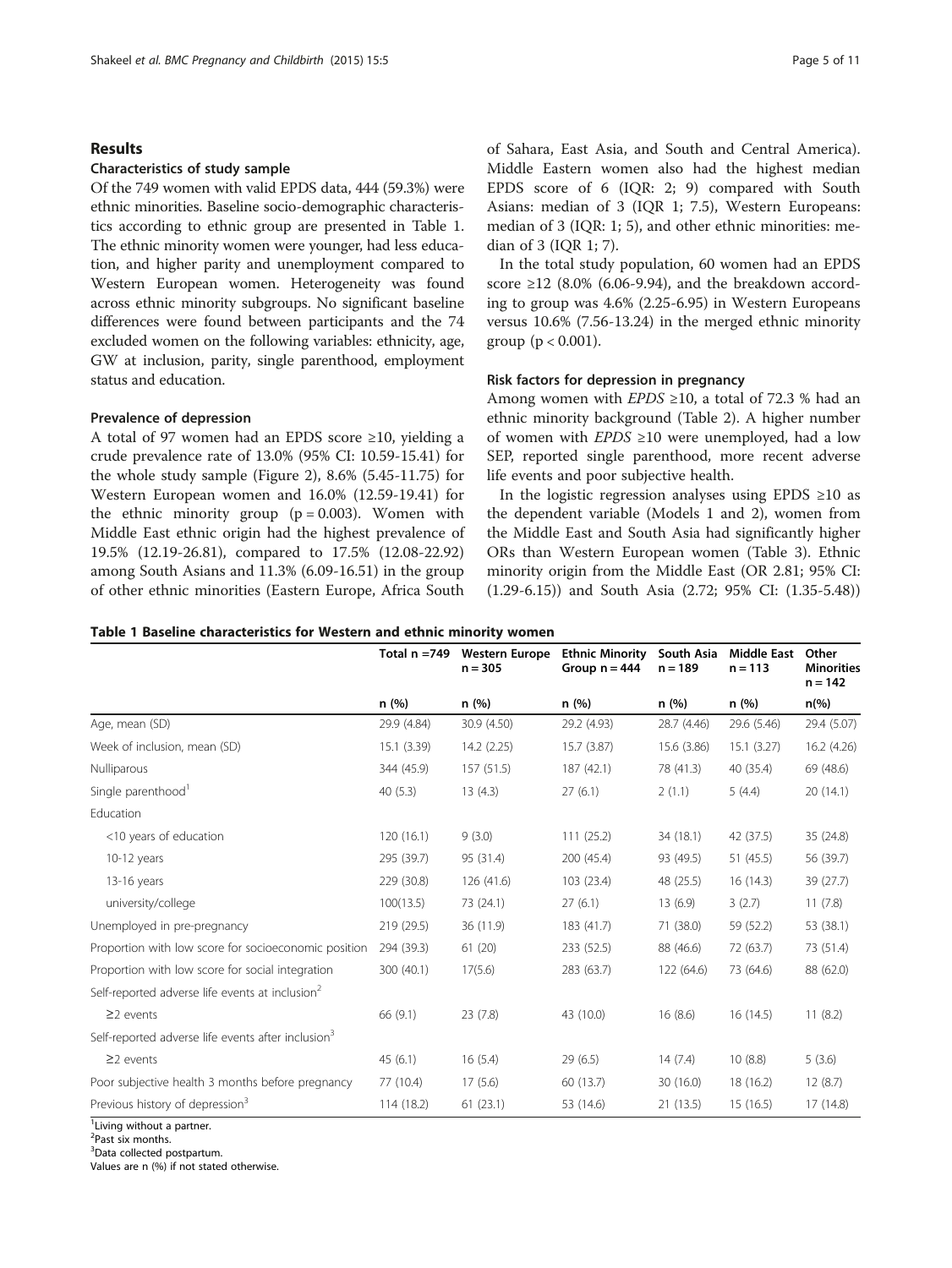<span id="page-5-0"></span>

remained independent risk factors for depression when adjusted for single parenthood, gestational week of inclusion, adverse life events, poor subjective health and history of depression (Model 1,  $\mathbb{R}^2$  19.7%).

In Model 2, with additional adjustment for SEP and other available variables potentially reflecting social support (living with in-laws or with own parents), the ORs of the Middle Easterners and South Asians were reduced by 16-18% (Middle Easterners: 2.44; 95% CI: (1.07-5.57); South Asians: 2.25; 95% CI: (1.07-4.72)), but still remained strong and significant, indicating less residual confounding in this model  $(R^2 20.7%)$ . In both model 1 and 2, reporting  $\geq$  3 recent adverse life events (six months before inclusion), a history of depression and poor subjective health three months before conception were robust and significant risk factors. Single parenthood was borderline significant in the last model  $(p = 0.06)$ . In model 2, living with in-laws seemed to increase the risk of depression (OR 2.41; 95% CI: (0.86-6.75)), but did not reach significance ( $p = 0.096$ ). When replacing living with in-laws with living with one's own parents, the effect of family structure was the opposite, indicating a trend towards protection, although not significant.

To investigate our secondary aim, we replaced ethnicity by the PCA variable for overall level of integration (Model 3), due to the strong correlation between markers of social integration and ethnicity. In the alternative modelling strategy, the variable reflecting social integration was significant  $(OR = 1.84; 95\% \text{ CI: } (1.07 -$ 3.17)), including history of depression, recent adverse life events and poor subjective health three months before

Table 2 Sociodemographic characteristics for women with Edinburgh Postnatal Depression Scale score above and below cut-off 10

|                                                      | Total 749 (100%) | EPDS $\geq$ 10, n = 97 (13%) | EPDS < 10, $n = 652$ (87%) | p-value <sup>4</sup> |
|------------------------------------------------------|------------------|------------------------------|----------------------------|----------------------|
| Ethnic minority women                                | 444 (59.3)       | 71 (73.2)                    | 373 (57.2)                 | 0.003                |
| Age, mean (SD)                                       | 29.9 (4.84)      | 30(5.17)                     | 29.9 (4.79)                | 0.743                |
| Nulliparous                                          | 344 (45.9)       | 39 (40.2)                    | 305 (46.8)                 | 0.226                |
| Single parenthood                                    | 40(5.3)          | 11(11.3)                     | 29 (4.4)                   | 0.005                |
| Educational level                                    |                  |                              |                            |                      |
| <10 years education                                  | 120(16.1)        | 19 (15.6)                    | 101 (19.6)                 | 0.721                |
| 10-12 yrs, secondary level                           | 295 (39.7)       | 39 (39.6)                    | 256 (39.8)                 |                      |
| up to 4 years of higher education                    | 229 (30.8)       | 28 (28.9)                    | 201 (31.1)                 |                      |
| University/college                                   | 100 (13.4)       | 11(11.3)                     | 89 (13.8)                  |                      |
| Unemployed/working disabled (pre-pregnant)           | 219 (29.5)       | 39 (40.2)                    | 180 (27.9)                 | 0.013                |
| Proportion with low SEP score                        | 294 (39.3)       | 48 (49.5)                    | 246 (37.7)                 | 0.027                |
| Proportion with low score for social integration     | 300 (40.0)       | 47 (48.5)                    | 253 (38.8)                 | 0.070                |
| Sum score of recent adverse life events <sup>2</sup> |                  |                              |                            |                      |
| 0 or 1 event                                         | 544 (76.2)       | 49 (54.4)                    | 495 (79.3)                 | < 0.001              |
| 2 events                                             | 107 (14.9)       | 17 (18.9)                    | 90 (14.4)                  |                      |
| $\geq$ 3events                                       | 63(8.8)          | 24(26.7)                     | 39(6.3)                    |                      |
| Poor subjective health 3 months before pregnancy     | 77 (10.4)        | 22(23.4)                     | 55 (8.5)                   | < 0.001              |
| History of depression <sup>3</sup>                   | 114 (18.2)       | 29(36.3)                     | 85 (15.6)                  | < 0.001              |

<sup>1</sup> Living without a partner.

<sup>2</sup> From six months before pregnancy to gestational week 28.

<sup>3</sup>Data collected postpartum.

<sup>4</sup>Chi-square tests (%) for categorical variables or t-test (SD) for age (yrs).

Values are in n (%) if not stated otherwise.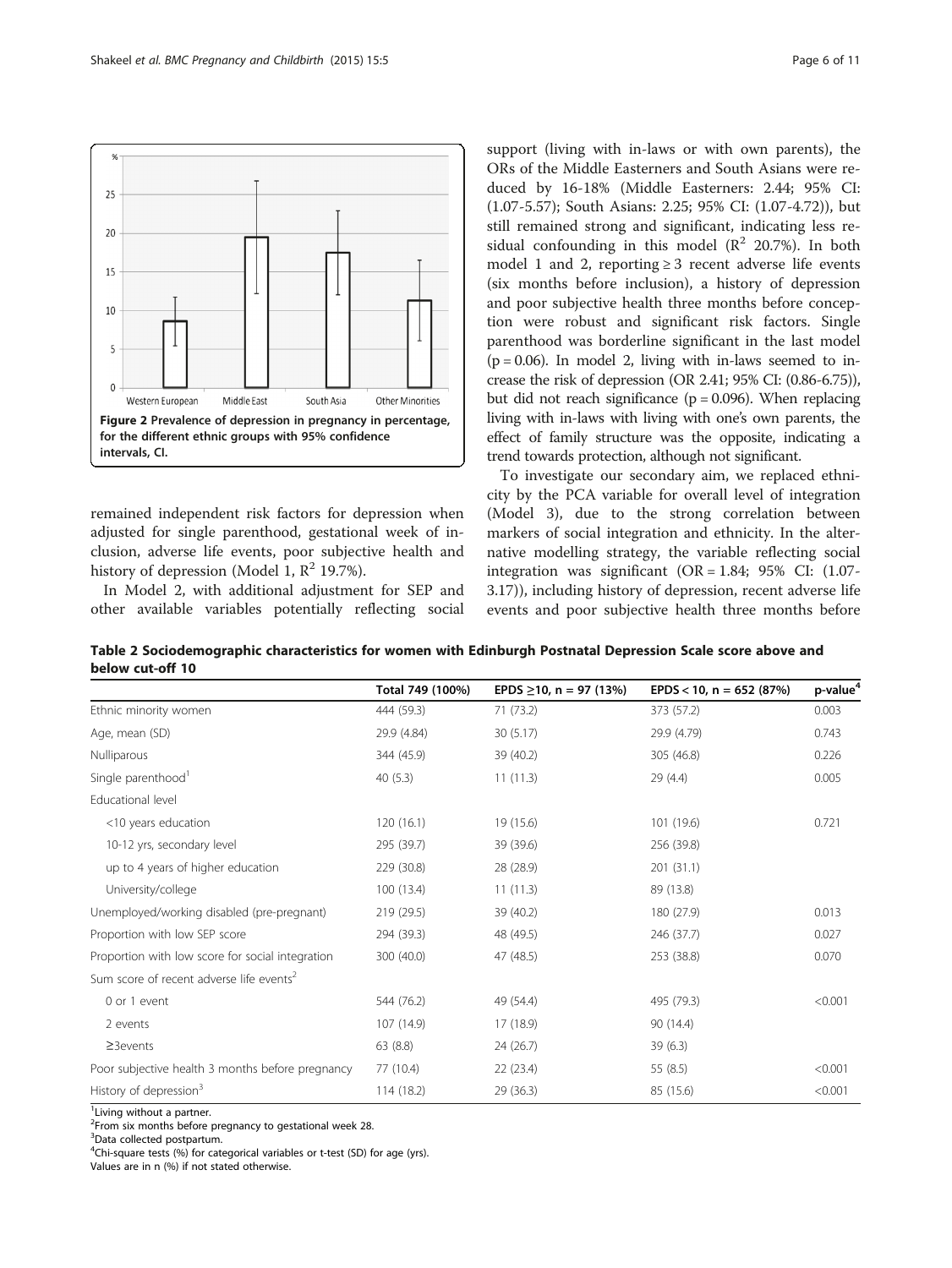|                                             | <b>Unadjusted OR</b> |               |         | *Model 1 ( $R^2$ = 19.7%) |               |         | *Model 2 ( $R^2$ = 20.7%) |               |         | *Model 3 ( $R^2$ = 18.9%) |               |         |
|---------------------------------------------|----------------------|---------------|---------|---------------------------|---------------|---------|---------------------------|---------------|---------|---------------------------|---------------|---------|
|                                             | <b>OR</b>            | 95% CI        | p-value | OR                        | 95% CI        | p-value | OR                        | 95% CI        | p-value | OR                        | 95% CI        | p-value |
| Ethnic origin (Western Europe ref)          |                      |               |         |                           |               |         |                           |               |         |                           |               |         |
| Middle East                                 | 2.60                 | 1.40-2.80     | 0.002   | 2.81                      | 1.29-6.15     | 0.010   | 2.44                      | 1.07-5.57     | 0.034   |                           |               |         |
| South Asia                                  | 2.27                 | 1.31-3.94     | 0.003   | 2.72                      | 1.35-5.48     | 0.005   | 2.25                      | 1.07-4.72     | 0.033   |                           |               |         |
| Other minorities                            | 1.36                 | $0.71 - 2.63$ | 0.356   | 1.24                      | $0.51 - 3.04$ | 0.638   | 1.16                      | $0.46 - 2.88$ | 0.759   |                           |               |         |
| Gestational week at inclusion               | 1.03                 | $0.97 - 1.10$ | 0.380   | 0.99                      | $0.92 - 1.08$ | 0.878   | 0.99                      | $0.91 - 1.08$ | 0.863   | 0.99                      | $0.91 - 1.08$ | 0.781   |
| Age                                         | 1.01                 | $0.97 - 1.05$ | 0.743   |                           |               |         |                           |               |         |                           |               |         |
| Single parenthood <sup>1</sup>              | 2.75                 | $1.33 - 5.71$ | 0.007   | 2.91                      | 1.035-8.18    | 0.043   | 2.74                      | 0.96-7.84     | 0.060   | 2.05                      | $0.79 - 5.36$ | 0.143   |
| Adverse life events                         |                      |               |         |                           |               |         |                           |               |         |                           |               |         |
| $(0-1$ ref)                                 |                      |               |         |                           |               |         |                           |               |         |                           |               |         |
| $\overline{2}$                              | 1.91                 | 1.05-3.46     | 0.033   | 1.54                      | $0.77 - 3.08$ | 0.222   | 1.58                      | $0.79 - 3.17$ | 0.199   | 1.64                      | $0.82 - 3.27$ | 0.161   |
| $\geq$ 3                                    | 6.22                 | 3.46-11.18    | < 0.001 | 4.97                      | 2.45-10.08    | < 0.001 | 4.95                      | 2.43-10.10    | < 0.001 | 4.83                      | 2.40-9.70     | < 0.001 |
| Poor self-reported health <sup>2</sup>      |                      |               |         |                           |               |         |                           |               |         |                           |               |         |
| good (ref)                                  |                      |               |         |                           |               |         |                           |               |         |                           |               |         |
| bad                                         | 3.28                 | 1.89-5.70     | < 0.001 | 2.00                      | 1.01-3.99     | 0.048   | 2.08                      | 1.04-4.16     | 0.039   | 2.29                      | 1.16-4.48     | 0.016   |
| Mother's socioeconomic position (SEP)       |                      |               |         |                           |               |         |                           |               |         |                           |               |         |
| highest 60% (ref)                           |                      |               |         |                           |               |         |                           |               |         |                           |               |         |
| lowest 40%                                  | 1.62                 | $0.10 - 2.65$ | 0.028   |                           |               |         | 1.30                      | $0.73 - 2.31$ | 0.370   | 1.68                      | $0.98 - 2.90$ | 0.061   |
| Mother's level of social integration        |                      |               |         |                           |               |         |                           |               |         |                           |               |         |
| highest 60% (ref)                           |                      |               |         |                           |               |         |                           |               |         |                           |               |         |
| lowest 40%                                  | 1.48                 | $0.97 - 2.28$ | 0.072   |                           |               |         |                           |               |         | 1.84                      | 1.07-3.17     | 0.027   |
| Previous history of depression <sup>3</sup> | 3.01                 | 1.86-5.14     | < 0.001 | 2.77                      | 1.51-5.06     | 0.001   | 2.83                      | 1.53-5.20     | 0.001   | 2.61                      | 1.44-4.73     | 0.002   |
| Read Norwegian newspapers/watch TV          |                      |               |         |                           |               |         |                           |               |         |                           |               |         |
| Daily(ref)                                  |                      |               |         |                           |               |         |                           |               |         |                           |               |         |
| Weekly                                      | 0.85                 | 0.087-8.32    | 0.889   |                           |               |         |                           |               |         |                           |               |         |
| Seldom                                      | 1.12                 | $0.42 - 3.01$ | 0.828   |                           |               |         |                           |               |         |                           |               |         |
| Never                                       | 2.94                 | $1.0 - 8.67$  | 0.051   |                           |               |         |                           |               |         |                           |               |         |
| Living together with in-laws                | 1.41                 | $0.55 - 3.60$ | 0.472   |                           |               |         | 2.41                      | $0.86 - 6.75$ | 0.096   |                           |               |         |

#### <span id="page-6-0"></span>Table 3 Odds Ratio (OR) for depression in pregnancy in univariate and multiple logistic regression analyses

<sup>1</sup> Living without partner.

<sup>2</sup>3 months before pregnancy.

<sup>3</sup>Collected postpartum.

\* Model 1-3: multiple logistic regression analyses with adjusted OR for included variables.

conception, although the total explained variance in this model was slightly reduced ( $\mathbb{R}^2$  18.9%).

To examine which of the individual items related to social integration contributed most to the model, we performed separate analyses within the subgroup of ethnic minority women. The PCA variable for level of social integration in Model 3 was replaced sequentially by the following variables one-at-a-time: 1) self-reported abilities in Norwegian, 2) time of residence in Norway, 3) how often during the last year the participant read Norwegian newspapers/ watched Norwegian TV, 4) was visited by an ethnic Norwegian. Only reading Norwegian newspapers/watching Norwegian TV "never" or "less than once a week" during the last year was independently associated with depression in pregnancy (results not shown).

In the sensitivity analyses using a stricter definition with EPDS sum score  $\geq 12$  as the primary dependent variable, results remained relatively unchanged. Specifically, risk of depression was independently associated with ethnic minority background (OR = 3.3,  $P = 0.007$ ), self-reported history of depression and recent adverse life advents. With an EPDS cut-off value of  $\geq$  12, the R<sup>2</sup> was 22.4% when using the same variables as in Model 2.

## **Discussion**

Our study adds to the sparse literature about depression in pregnancy among multi-ethnic populations. We found that depression in pregnancy (defined as an EPDS score  $\geq$  10), was twice as prevalent in ethnic minority women as Western Europeans. However, this increased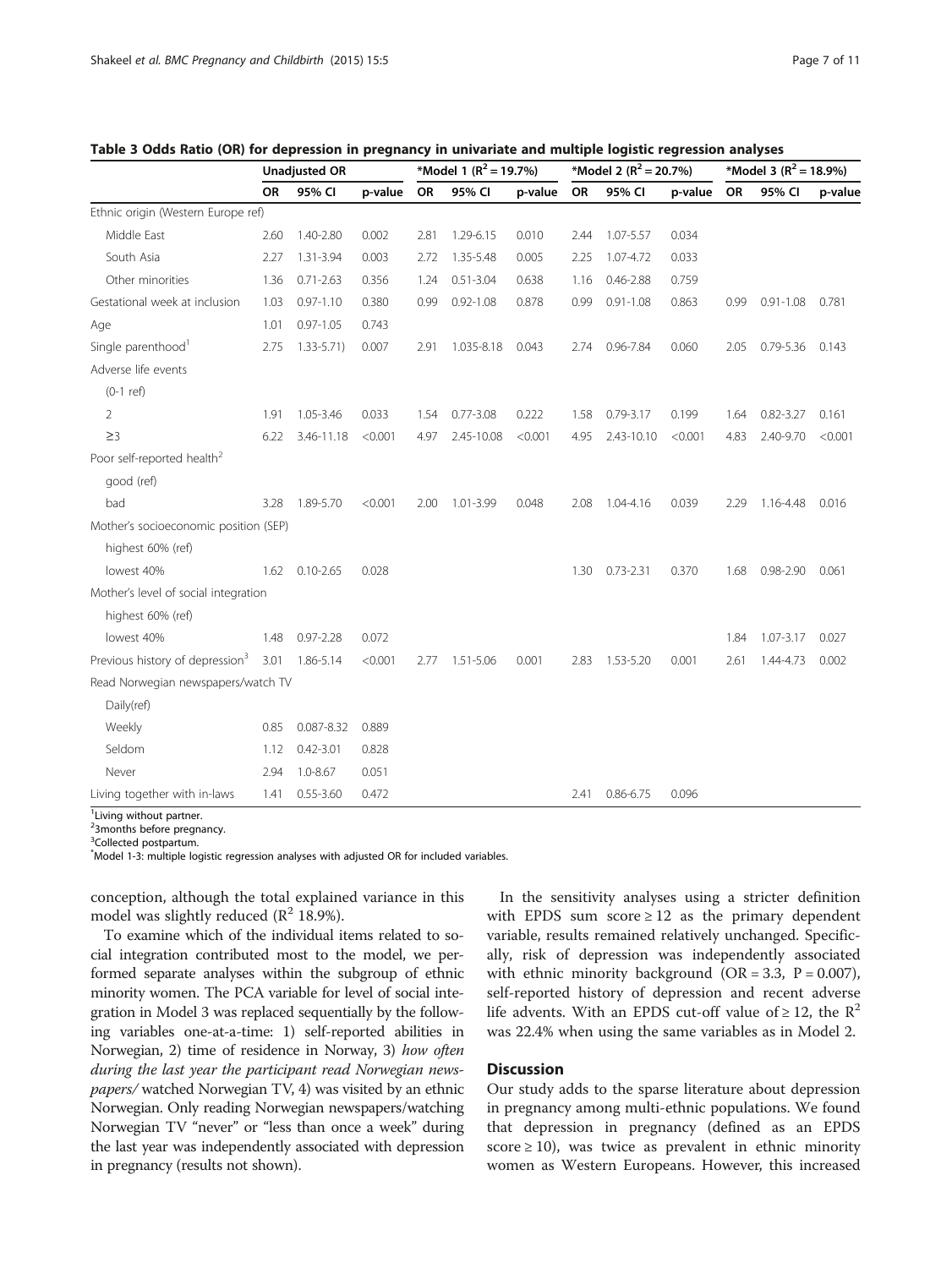risk did not apply equally to all groups of ethnic minority women. Middle Eastern and South Asian women had a significantly higher OR than the other minority women and Western Europeans, even after adjusting for known risk factors, including SEP. A history of depression, adverse life events and poor subjective health prior to pregnancy were independent risk factors, while single parenthood was borderline significant.

When replaced by ethnicity, level of social integration functioned as a significant risk factor for depression in pregnancy, in addition to a history of depression, adverse life events and poor subjective health before pregnancy. Specifically, results indicated that some aspects of social integration, such as reading Norwegian newspapers or watching Norwegian TV never or less than once a week, may serve as a proxy for factors related to integration that mediate the increased risk of depression observed in ethnic minority women.

Most previous studies have used an EPDS score ≥10 as a proxy for depression. In a Norwegian study of postpartum women to establish the validity of the EPDS against clinical diagnostic interviews and other screening instruments, an EPDS score of ≥10 had a sensitivity of 100% and specificity of 87% [[46\]](#page-10-0), compared to a sensitivity of 95% for major depression and a specificity of 93% for the English version [\[48\]](#page-10-0). However, false positives might be expected when using the EPDS as a screening instrument in clinical practice, thereby necessitating a clinical evaluation or diagnostic test to identify cases of clinical depression in need of treatment. In this regard, women with EPDS  $\geq$ 10 are not necessarily clinically depressed, but have an increased level of depressive symptoms, which in turn implies a higher risk of depression. As our aim was to compare the symptom load in different ethnic groups in Europe mainly with Asian and African origin, living in the same residential area in the capital of Norway, we used the same cut-off value for all the pregnant women. Some researchers have employed a stricter EPDS score  $\geq$ 12 [\[29](#page-9-0)], thus we also performed sensitivity analyses with this threshold. Results were essentially unchanged, with similar effect estimates, despite loss of power.

Prevalence estimates of depression in pregnancy differ substantially across studies, likely attributable to population heterogeneity, but also due to methodological differences such as choice of measurement [[51,52\]](#page-10-0). Our findings are in accordance with a recent Cochrane metaanalysis of 21 studies [\[3\]](#page-9-0), which reported that the prevalence of depression in pregnancy ranged from 7.4% in the first trimester to 12.8% in the second trimester, with a mean prevalence rate of 10.7%. Very few studies report results stratified by ethnicity, and this review failed to report the prevalence in minority groups. However, one study found that ethnic minority origin, specifically Asian, was associated with high EPDS scores [\[53\]](#page-10-0). A

Swedish study found a significantly higher adjusted OR for depression in non-native speakers compared to women speaking the native language [\[24](#page-9-0)]. An Italian study investigating the prevalence of depression in pregnancy (EPDS ≥10) found a prevalence rate of 21.9% among the total sample, which included 7.5% of participants with a non-Italian background [[54\]](#page-10-0). Women with depressive symptoms were more likely to be non-Italians and unemployed, with greater socioeconomic stress. Another Italian multi-centre, cross-sectional study similarly reported that a higher risk of depressive symptoms was associated with an ethnic minority background, a history of depression, being single and unemployment [[55\]](#page-10-0). The Born in Bradford study of pregnant women used the

General Health Questionnaire (GHQ-28), and found that ethnic minorities had higher risk of depression. Struggling financially, and for some ethnic groups not being part of the work force, also increased the risk of poor mental health [[23\]](#page-9-0). While it is well-documented that a history of affective disorders is a strong risk factor for postpartum depression, only few articles have investigated the association between a history of depression and depression during pregnancy [[3](#page-9-0)]. We found a strong association between a history of depression and depressive symptoms in pregnancy, regardless of ethnicity.

When comparing our results from pregnancy with studies using the EPDS instrument from countries where the ethnic minorities in Oslo originate from, they mostly report higher rates. We identified studies from Middle-East reporting prevalence rates from 19% to 57% [\[56](#page-10-0)-[59](#page-10-0)]. Similarly, studies from Pakistan reported prevalence rates of depression to be 25% [[60,61](#page-10-0)], but a recent study from Punjab, where most Pakistanis in Norway originally come from, reported even higher rates [\[62\]](#page-10-0). We did not find studies from the Tamil population in Sri-Lanka, only one for postpartum depression in India [[63](#page-10-0)]. However, direct comparison is difficult due to methodological issues, not least the representativeness of included samples. Contextual factors also differ considerably.

Our study has several strengths. It is based upon a cohort design with a population-based sample including a high proportion of ethnic minorities, and the attendance rate was high. We have succeeded in including illiterate and recently immigrated women by adapting the study methods to the needs of these women [[26\]](#page-9-0). The results are considered generalizable to the total cohort of 823 women included in the STORK-Groruddalen study, as no significant differences between participants and the those with missing data om EPDS  $(n = 74)$  were found.

We also have information on a broad range of socioeconomic measures, family structure, variables related to level of social integration, and we have applied an etiological approach. To our knowledge, only a few studies have explored depression in pregnancy among multi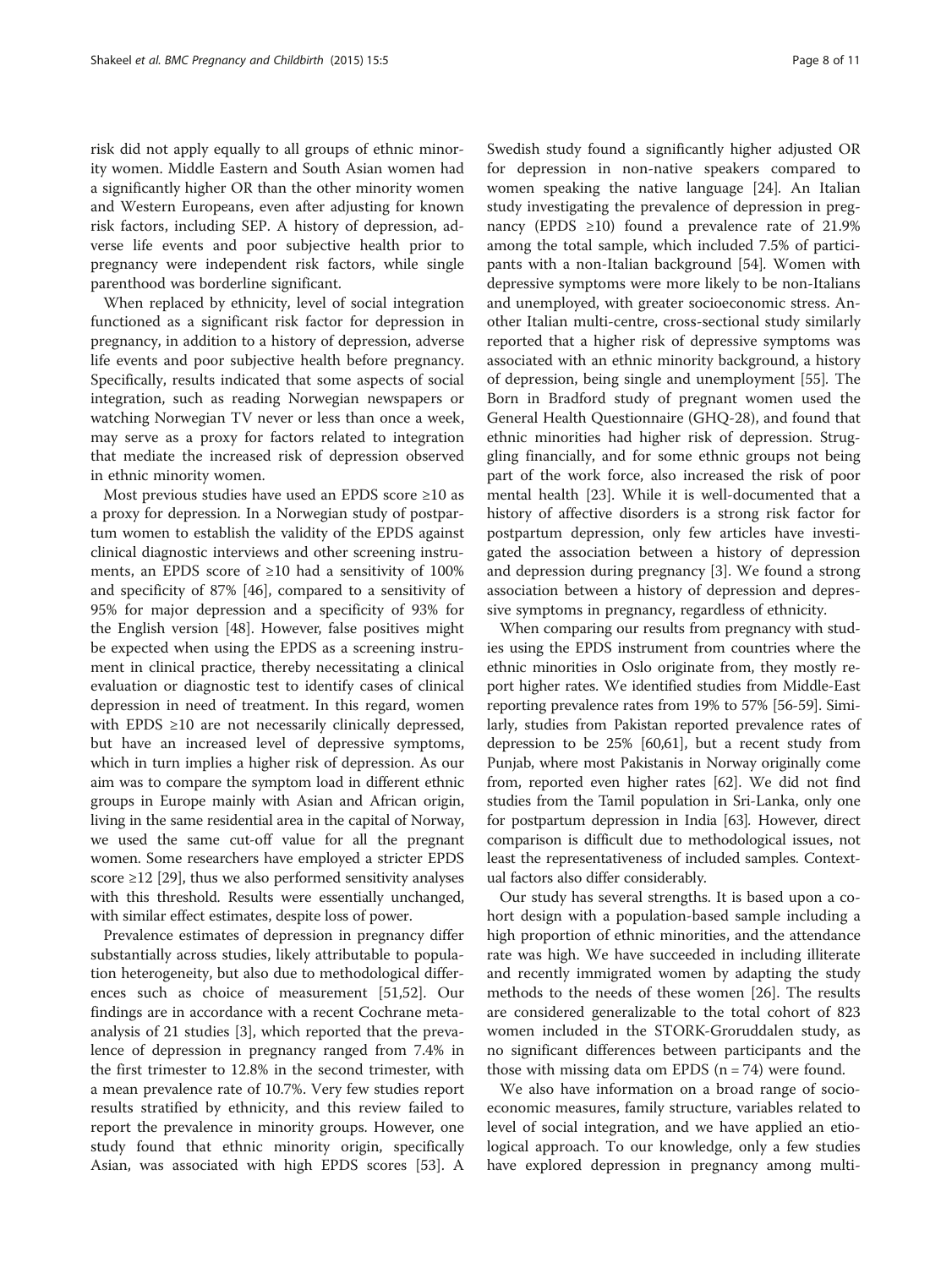ethnic populations and even fewer have presented analyses for several ethnic minority groups.

Some manifestations of pregnancy, particularly during the first trimester, may mirror symptoms of depression, such as fatigue, poor appetite and sleeping problems. As a consequence, depressed pregnant women often tend to have higher scores than non-pregnant women on available diagnostic tools, such as the Centre for Epidemiologic Studies Depression Scale (CES-D) [\[5\]](#page-9-0). The EPDS does not include any somatic symptoms, rendering this measure methodologically advantageous to use among pregnant women [\[64,65\]](#page-10-0).

In our study, the EPDS was administered through interviews performed by certified study midwives. However, some women may have felt uncomfortable reporting problems in a face-to-face setting with a health care professional. If so, this may have led to underreporting and consequently an underestimate of the prevalence of depression. This may have been the case in a previous Norwegian study of postpartum depression in Pakistani women, in which the prevalence of depression was found to be 7.6% [\[66](#page-10-0)]. In that study, the women were interviewed at home, with family members, sometimes the husband, being present or acting as translators.

Nevertheless, there are some noteworthy limitations. We did not have direct measures of social support, but relied upon indirect measures like single parenthood and family structure. Further, information about history of depression was self-reported and collected in the postpartum period, thereby subject to various recall and memory biases associated with retrospective self-report. We cannot rule out that if a woman had her first depressive symptoms ever in the index pregnancy, she refers to this episode. However, it seems unlikely that this may be the case for many women, and that this category error would have a large effect on the estimates. The small number in some ethnic minority groups limited study power and the number of categories included in the regression analyses, especially for the sensitivity analyses using EPDS  $\geq 12$  as the cut-off score. Heterogeneity within the relatively broad ethnic groups probably exists, and our grouping strategy may have also masked important within-group differences.

Lastly, an important issue for any study of multi-ethnic populations is the cross-cultural validity of the instrument used. The expression of depression may differ according to cultural context [\[47](#page-10-0)]. The EPDS instrument has been used extensively worldwide, with established psychometric properties across different contexts and cultures. We used official and validated versions to the extent possible. The Urdu version of the EPDS has been used in Pakistan with good psychometric properties [\[67\]](#page-10-0). The Tamil version has been validated in a Tamil population in India with high specificity and sensitivity [\[68](#page-10-0)], the Turkish version has satisfactory validity when used in a Turkish sample [[69](#page-10-0)]. The Arabic and Vietnamese versions have also been validated and found to be reliable [\[47\]](#page-10-0). Although we used the official translation for the Somalian language, we were unable to find any validation studies for this version. We did not have the resources to formally validate our Sorani version of the instrument.

As in the rest of Europe, there is an increasing number of ethnic minorities in Norway. The awareness in health policy is growing about the importance of adapting services for these groups to meet their needs according to legal standards of equity, but little is known about the actual quality of care. When planning services for the ethnic minority groups, knowledge about relevant risk factors are necessary to design preventive and management strategies. The EPDS measure is so far not recommended as a routine screening test for antenatal and postpartum depression, as more studies about the effect of such a procedure on patient important outcomes in the Norwegian context is requested.

#### Conclusion

Although Middle Eastern and South Asian women were more likely to be depressed, a low SEP partly explained their increased risk. Irrespective of ethnicity, a history of depression, recent adverse life events and poor subjective health remained independent risk factors for depression. Data also suggest that a low level of social integration may mediate the increased risk observed in ethnic minorities. However, cultural factors or other unmeasured variables may likely contribute to risk status. In sum, our findings point to the potential for improving mental health among high-risk ethnic minority pregnant women by improving socioeconomic conditions and facilitating integration.

#### Abbreviation

CHC: Child Health Clinics; GP: General practitioner; GW: Gestational week; SD: Standard deviation; EPDS: Edinburgh Postnatal Depression Scale; IQR: Interquartile range; SEP: Socioeconomic position; PCA: Principal component analysis; OR: Odds ratio; GHQ: General health questionnaire; CES-D: Center for epidemiologic studies scale.

#### Competing interests

The authors declare that they have no competing interests.

#### Authors' contributions

NS performed the statistical analysis (except the PCA analyses, wrote the first draft and revised the paper, LS contributed with the data acquisition and performed the PCA analyses on socio-economic and integration variables, ME-G, KS, and EWM contributed with expert knowledge about the EPDS and other instruments to capture depression, and IH with the statistical advice. AKJ initiated and was the project leader of the STORK Groruddalen study. All authors contributed to the interpretation of data, revised the manuscript critically, checked for clarity and content, and approved the final version.

#### Acknowledgements

The authors thank all the study participants. We also thank Johan Torper, H S Hatlehol and the other study staff at the CHCs in Stovner, Grorud and Bjerke districts in Oslo, and Haavard Skaaland, Kjersti Mørkrid and Ragnhild Sørum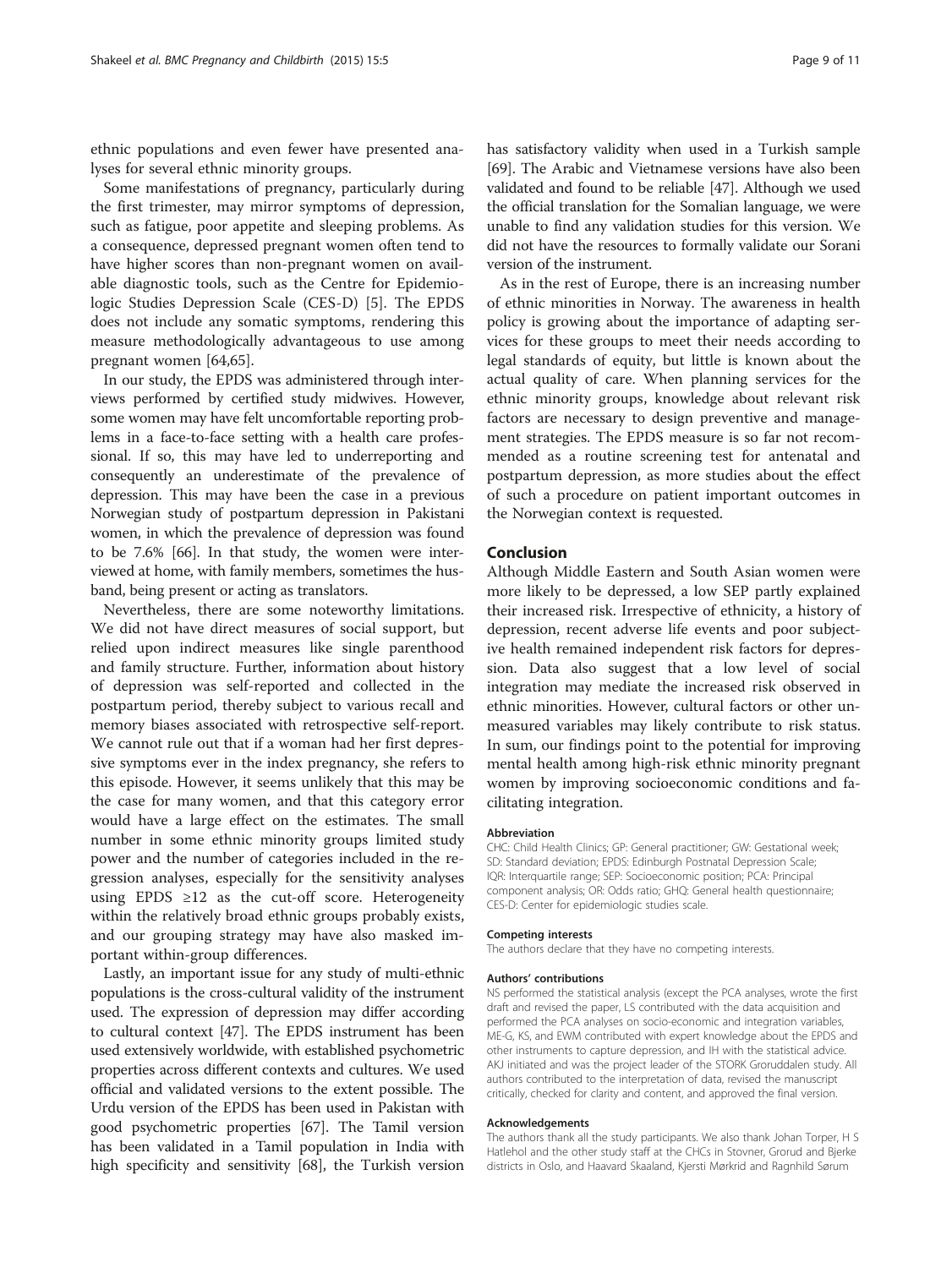<span id="page-9-0"></span>Falk, Oslo University Hospital, for help with preparing the database and statistical analyses. Translation of information material and questionnaires was performed by the City Services Department, The Interpreting and Translating Service in Oslo.

#### Funding

The STORK Groruddalen research program was primarily funded by the Norwegian Research Council, with additional funding from The South-Eastern Norway Regional Health Authority, Norwegian Directorate of Health and collaborative partners in The City of Oslo, Stovner, Grorud and Bjerke administrative districts. Nilam Shakeel received funding for a PhD grant through the Norwegian Research Fund for General Practice. The funder had no involvement in any aspects of the study.

#### Author details

<sup>1</sup>University of Oslo Institue for health and society, departement of general practice, Norway, Avdeling for allmennmedisin, institutt for helse og samfunn, Universitetet i Oslo, Norge, Postboks 1130 Blindern, Oslo 0318, Norway. <sup>2</sup>Department of Psychosomatics and Health Behaviour, Division of Mental Health, Norwegian Institute of Public Health, Oslo, Norway. <sup>3</sup>Health Services Research Center, Akershus University Hospital, Lørenskog, Norway. 4 Institute of Clinical Medicine, Campus Ahus, University of Oslo, Lørenskog, Norway. <sup>5</sup>Department of Child and Adolescents Medicine, Akershus University Hospital, Lørenskog, Norway. <sup>6</sup>The Center for Child and Adolescent Mental Health, Eastern and Southern Norway (RBUP), Oslo, Norway. <sup>7</sup>Department of psychology, University of Oslo, Oslo, Norway. <sup>8</sup>Division of Mental Health and Addiction, Oslo University Hospital, Institute of Clinical Medicine, University of Oslo, Oslo, Norway. <sup>9</sup>Oslo University Hospital Ullevål, departement of Biostatic, Epidemiology and Health economics, Oslo, Norway. <sup>10</sup>Department of General Practice, Institute of Health and Society, Faculty of Medicine, University of Oslo, Oslo, Norway. 11Faculty of Health Sciences, Oslo and Akershus University College of Applied Sciences, Oslo, Norway.

## Received: 7 May 2014 Accepted: 9 December 2014 Published online: 24 January 2015

#### References

- Leung BM, Kaplan BJ. Perinatal depression: prevalence, risks, and the nutrition link–a review of the literature. J Am Diet Assoc. 2009;109(9):1566–75.
- 2. Van den Bergh BRH, Mulder EJH, Mennes M, Glover V. Antenatal maternal anxiety and stress and the neurobehavioural development of the fetus and child: links and possible mechanisms. A review. Neurosci Biobehav Rev. 2005;29(2):237–58.
- 3. Dennis CL, Allen K. Interventions (other than pharmacological, psychosocial or psychological) for treating antenatal depression. Cochrane Database Syst Rev. 2008;4:CD006795.
- 4. Goedhart G, Snijders AC, Hesselink AE, Van Poppel MN, Bonsel GJ, Vrijkotte TGM. Maternal depressive symptoms in relation to perinatal mortality and morbidity: results from a large multiethnic cohort study. Psychosom Med. 2010;72(8):769–76.
- 5. Orr ST, Miller CA. Maternal depressive symptoms and the risk of poor pregnancy outcome. Review of the literature and preliminary findings. Epidemiol Rev. 1995;17(1):165–71.
- 6. Dayan J, Creveuil C, Dreyfus M, Herlicoviez M, Baleyte JM, O'Keane V. Developmental model of depression applied to prenatal depression: role of present and past life events, past emotional disorders and pregnancy stress. PLoS ONE. 2010;5(9):e12942.
- 7. Marcus SM, Flynn HA, Blow FC, Barry KL. Depressive symptoms among pregnant women screened in obstetrics settings. J Womens Health (Larchmt). 2003;12(4):373–80.
- Rubertsson C, Waldenström U, Wickberg B. Depressive mood in early pregnancy: Prevalence and women at risk in a national Swedish sample. J Reprod Infant Psychol. 2003;21(2):113–23.
- 9. Harvey ST, Pun PK. Analysis of positive Edinburgh depression scale referrals to a consultation liaison psychiatry service in a two-year period. Int J Ment Health Nurs. 2007;16(3):161–7.
- 10. Eberhard-Gran M, Slinning K. Nedstemthet og depresjon i forbindelse med fødsel (Depressed mood and depression associated with the birth). 2007.
- 11. Eberhard-Gran M, Tambs K, Opjordsmoen S, Skrondal A, Eskild A. Depression during pregnancy and after delivery: a repeated measurement study. J Psychosom Obstet Gynaecol. 2004;25(1):15–21.
- 12. Karlsen S, Nazroo JY. Relation between racial discrimination, social class, and health among ethnic minority groups. Am J Public Health. 2002;92(4):624–31.
- 13. Williams DR. Race, socioeconomic status, and health. The added effects of racism and discrimination. Ann N Y Acad Sci. 1999;896:173–88.
- 14. Fung K, Dennis CL. Postpartum depression among immigrant women. Curr Opin Psychiatry. 2010;23(4):342–8.
- 15. Bhugra D. Cultural identities and cultural congruency: a new model for evaluating mental distress in immigrants. Acta Psychiatr Scand. 2005;111(2):84–93.
- 16. Bhugra D, Becker MA. Migration, cultural bereavement and cultural identity. World Psychiatry. 2005;4(1):18–24.
- 17. Eberhard-Gran M, Garthus-Niegel S, Garthus-Niegel K, Eskild A. Postnatal care: a cross-cultural and historical perspective. Arch Womens Ment Health. 2010;13(6):459–66.
- 18. Edge D. Falling through the net Black and minority ethnic women and perinatal mental healthcare: health professionals' views. Gen Hosp Psychiatry. 2010;32(1):17–25.
- 19. Husain N, Cruickshank K, Husain M, Khan S, Tomenson B, Rahman A. Social stress and depression during pregnancy and in the postnatal period in British Pakistani mothers: a cohort study. Journal of Affective Disorders. 2012;140(3):268–76.
- 20. Lansakara N, Brown SJ, Gartland D. Birth outcomes, postpartum health and primary care contacts of immigrant mothers in an Australian nulliparous pregnancy cohort study. Matern Child Health J. 2010;14(5):807–16.
- 21. Miszkurka M, Goulet L, Zunzunegui MV. Antenatal depressive symptoms among Canadian-born and immigrant women in Quebec: differential exposure and vulnerability to contextual risk factors. Soc Psychiatry Psychiatr Epidemiol. 2012;47(10):1639–48.
- 22. Miszkurka M, Goulet L, Zunzunegui MV. Contributions of immigration to depressive symptoms among pregnant women in Canada. Can J Public Health. 2010;101(5):358–64.
- 23. Prady SL, Picket KE, Croudace T, Fairley L, Bloor K, Gilbody S, et al. Psychological distress during pregnancy in a multi-ethnic community: findings from the born in Bradford cohort study. PLoS ONE. 2013;8(4):e60693.
- 24. Wangel AM, Schei B, Ryding EL, Ostman M. Mental health status in pregnancy among native and non-native Swedish-speaking women: a Bidens study. Acta Obstet Gynecol Scand. 2012;91(12):1395–401.
- 25. Jenum AK, Mørkrid K, Sletner L, Vangen S, Torper JL, Nakstad B, et al. Impact of ethnicity on gestational diabetes identified with the WHO and the modified International Association of Diabetes and Pregnancy Study Groups criteria: a population-based cohort study. Eur J Endocrinol. 2012;166(2):317–24.
- 26. Jenum AK, Sletner L, Vangen S, Mørkrid K, Andersen LF, Nakstad B, et al. The STORK Groruddalen research programme: A population-based cohort study of gestational diabetes, physical activity, and obesity in pregnancy in a multiethnic population. Rationale, methods, study population, and participation rates. Scand J Public Health. 2010;38(5):60–70.
- 27. Cox J. A guide to the Edinburgh Postnatal Depression Scale. 2003.
- 28. Cox JL, Holden JM, Sagovsky R. Detection of postnatal depression. Development of the 10-item Edinburgh Postnatal Depression Scale. Br J Psychiatry. 1987;150:782–6.
- 29. Murray L, Carothers AD. The validation of the Edinburgh Post-natal Depression Scale on a community sample. Br J Psychiatry. 1990;157:288–90.
- 30. Cox JL, Chapman G, Murray D, Jones P. Validation of the Edinburgh Postnatal Depression Scale (EPDS) in non-postnatal women. J Affect Disord. 1996;39(3):185–9.
- 31. Bunevicius A, Kusiminskas L, Pop VJ, Pedersen CA, Bunevicius R. Screening for antenatal depression with the Edinburgh Depression Scale. J Psychosom Obstet Gynaecol. 2009;30(4):238–43.
- 32. Rubertsson C, Borjesson K, Berglund A, Josefsson A, Sydsjo G. The Swedish validation of Edinburgh Postnatal Depression Scale (EPDS) during pregnancy. Nord J Psychiatry. 2011;65(6):414–8.
- 33. Murray D, Cox JL. Screening for depression during pregnancy with the edinburgh depression scale (EDDS). J Reprod Infant Psychol. 1990;8(2):99–107.
- 34. Husain N, Rahman A, Husain M, Khan SM, Vyas A, Tomenson B, et al. Detecting Depression in Pregnancy: Validation of EPDS in British Pakistani Mothers. J Immigr Minor Health. 2014;16(6):1085–92.
- 35. Hewitt C, Gilbody SM, Brealey S, Paulden M, Palmer S, Mann R, et al. Methods to identify postnatal depression in primary care: an integrated evidence synthesis and value of information analysis. Health Technol Assess. 2009;13(36):1–145. 147-230.
- 36. Berle JO, Arre TF, Mykletun A, Dahl AA, Holsten F. Screening for postnatal depression. Validation of the Norwegian version of the Edinburgh Postnatal